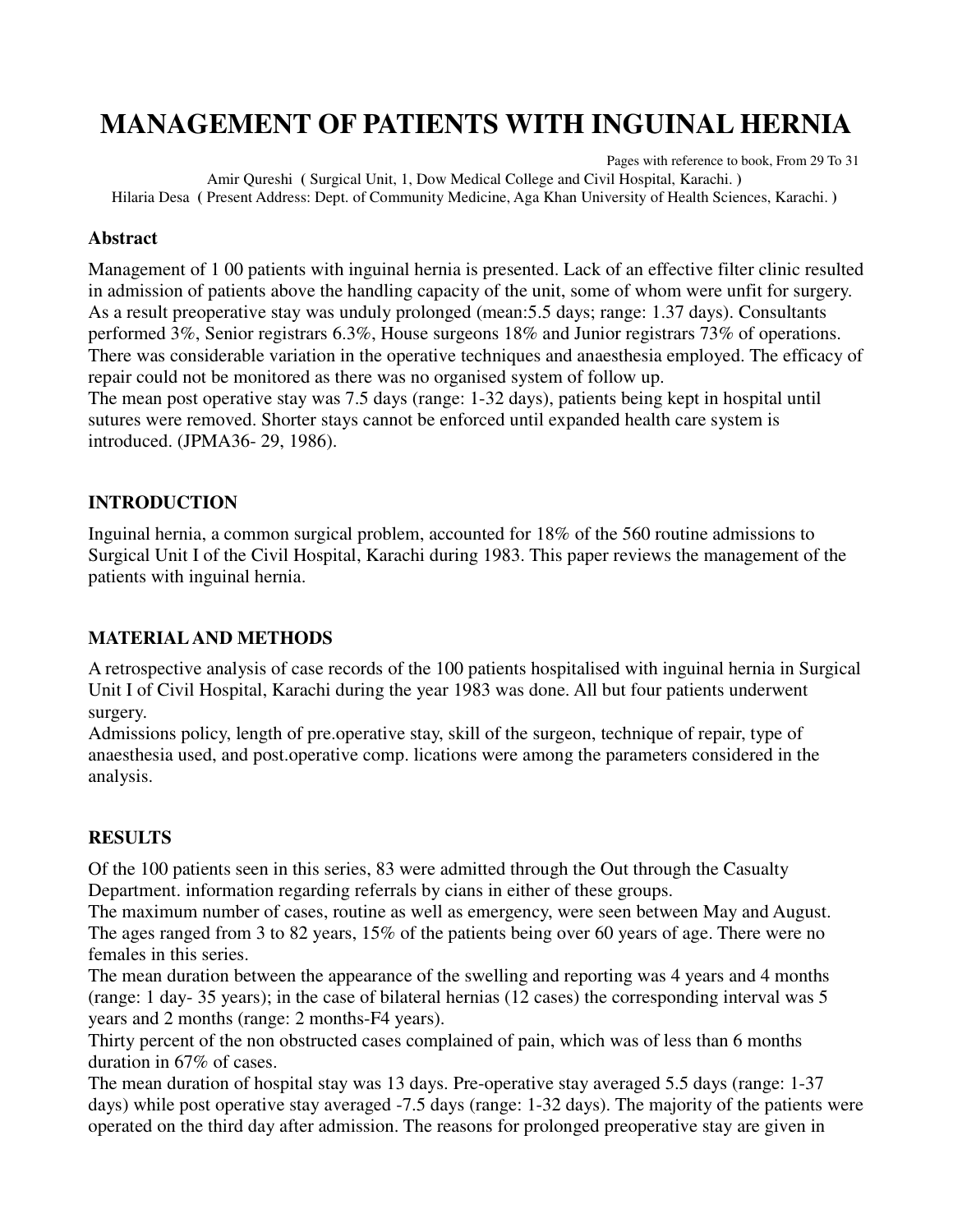Table I.

Total

| rapie <i>i</i> .<br>Reason For Prolonged Hospital Stay. |              |  |  |
|---------------------------------------------------------|--------------|--|--|
| Cases not scheduled for first available day of surgery  |              |  |  |
| Reasons for Prolonged Stay                              | No. of Cases |  |  |
| Chest infection                                         | 2            |  |  |
| Hypertension                                            | 3            |  |  |
| Ischaemic Heart Disease (IHD)                           | 3            |  |  |
| Delayed Investigations                                  | l            |  |  |
| No definite reason                                      | 18           |  |  |

9

1

37

# $T_{\rm A}$   $L_{\rm A}$   $I_{\rm A}$   $I_{\rm B}$

Of 96 operations, 70 (73%) were performed by Junior Registrars, 17 (18%) by House Surgeons, 6 (6.3%) by Senior Registrars, ahd only three (3.1%) by the Consultants. Anaesthesia employed is shown in Table II;

## Table II Anaesthesia Employed.

Lack of operating time (i.e. long list)

Failure of spinal anaesthesia

| Type of anaesthesia No. of cases |    |    |
|----------------------------------|----|----|
| General                          |    | 13 |
| Spinal                           | 73 |    |
| Local                            |    |    |
| Not specified                    |    |    |
| Total                            | 96 |    |

Majority of the patients were operated under spinal anaesthesia.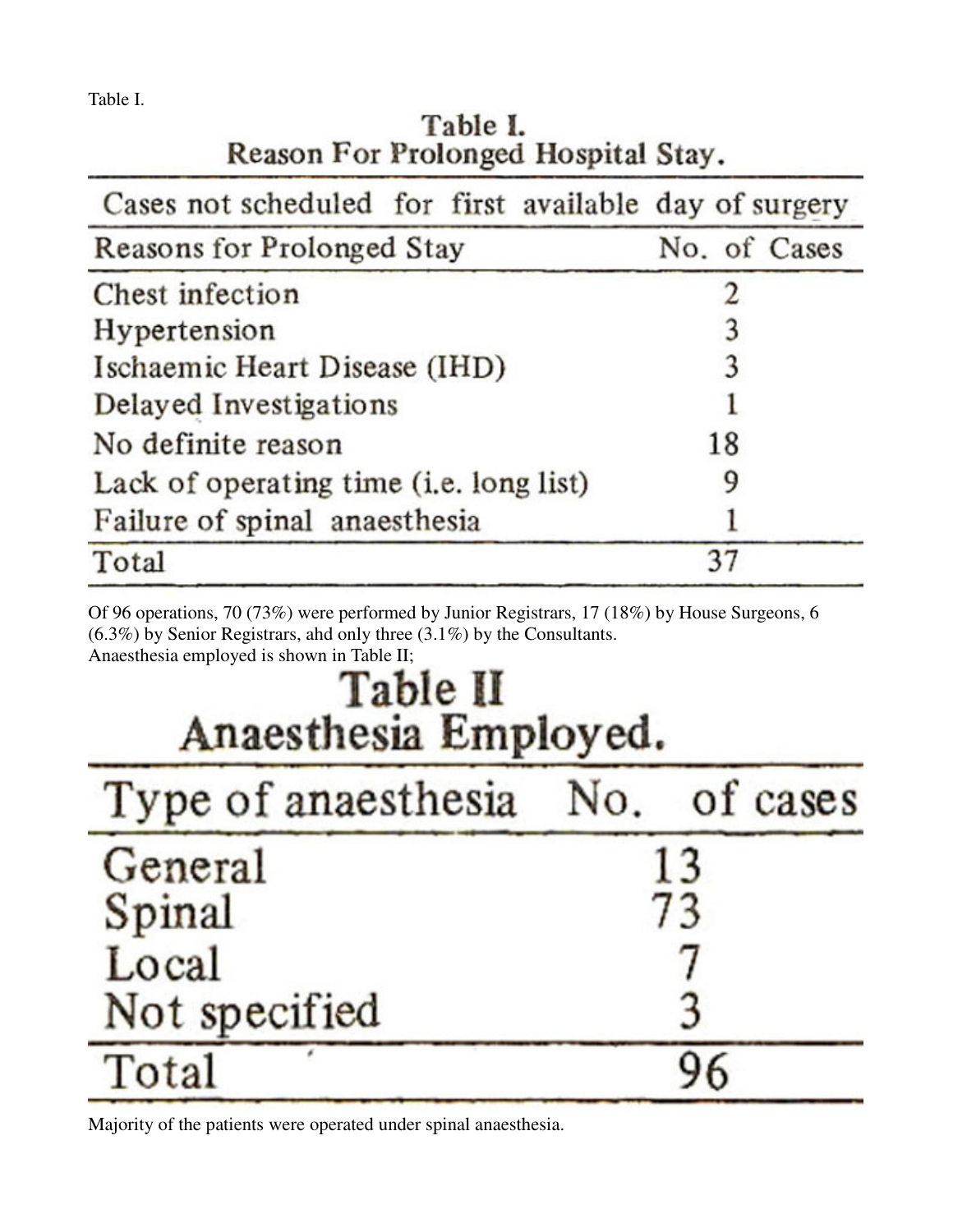Of the 14 emergency procedures, evidence of bowel strangulation was found in seven cases. However in only one case was ileal resection performed. Simultaneous bilateral repair was done in two cases. Two orchidectomies were done, the indication in one case being injury to the vas deferens. A Bassini repair was employed for the posterior inguinal wall in 65 cases. In two cases the upper leaf of the external oblique was sutured behind the coril. The posterior inguinal wall was repaired in 52 cases with non absorbable material (silk or nylon) while catgut was employed in 44 cases. Hernioplasty with synthetic woven polyester mesh was carried out in one case in which the hernia had recurred twice. Post-operative complications are shown in Table III.

## Table III Post Operative Complications.

| Complications                    | No. of Cases |
|----------------------------------|--------------|
| Chest infection                  | 12           |
| Scrotal oedema                   |              |
| Wound infection                  | 3            |
| Wound haematoma                  |              |
| Scrotal oedema + Wound infection |              |
| Scrotal oedema + Wound haematoma |              |
| Total                            | 25           |

There was one post.operative death. The cause of sudden death in this case is not known. No information was available concerning the number of patients who developed urinary retention requiring catheterisation. No data pertaining to long term follow up was available.

### **DISCUSSION**

The present series confirms the lack of a link between the general physician and the hospital, with regard to patient referral. The motivating factor for seeking admission was in most patients pain rather than the presence of a sweiling alone. It is difficult to interpret the fact that emergency admissions showed the same seasonal pattern as did routine cases.

A common reason for prolonged preoperative stay was the detection, on admission, of associated disorders that contraindicated immediate surgery. A complete patient profile and basic investigations obtained at a filter clinic could help to eliminate this factor. Other common reasons were:

i. the patient being passed over in favour of another while preparing the operation list, and

ii. postponement of scheduled surgery as a result of lack of operating time (the list was too long). A waiting list system could prevent admissions beyond the handling capacity of the unit.

It is established that the skill of the operating surgeon has a direct bearing on hernia recurrence. In